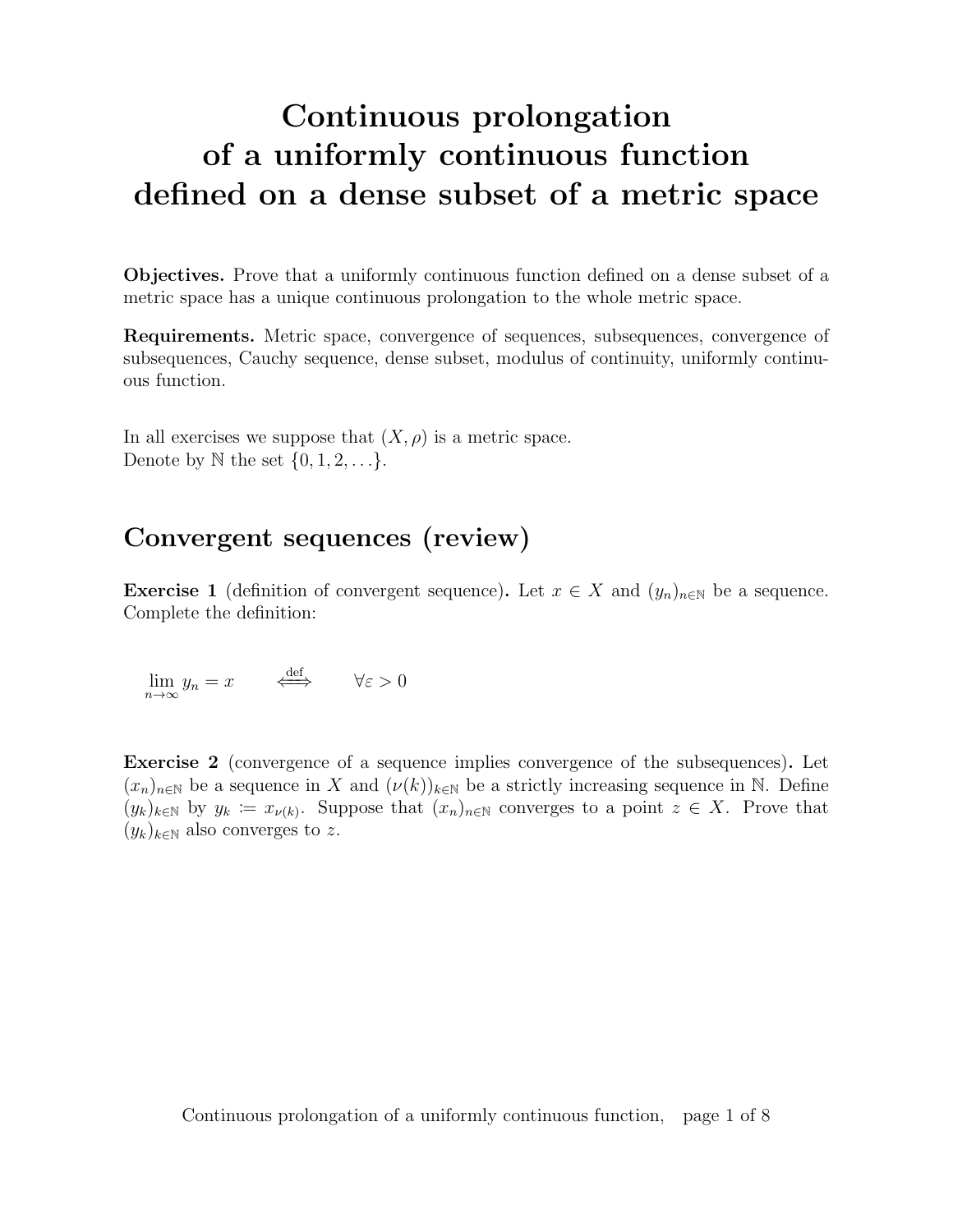**Exercise 3** (merge two sequences converging to the same point). Let  $(y_n)_{n\in\mathbb{N}}$  and  $(z_n)_{n\in\mathbb{N}}$ be two sequences in X converging to the same point  $x \in X$ :

$$
\lim_{n \to \infty} y_n = x, \qquad \lim_{n \to \infty} z_n = x.
$$

Prove that the sequence  $(t_n)_{n\in\mathbb{N}}$  defined in the following manner also converges to x:

$$
t_n := \begin{cases} y_k, & \text{if } n = 2k, \quad k \in \mathbb{N}; \\ z_k, & \text{if } n = 2k + 1, \quad k \in \mathbb{N}. \end{cases}
$$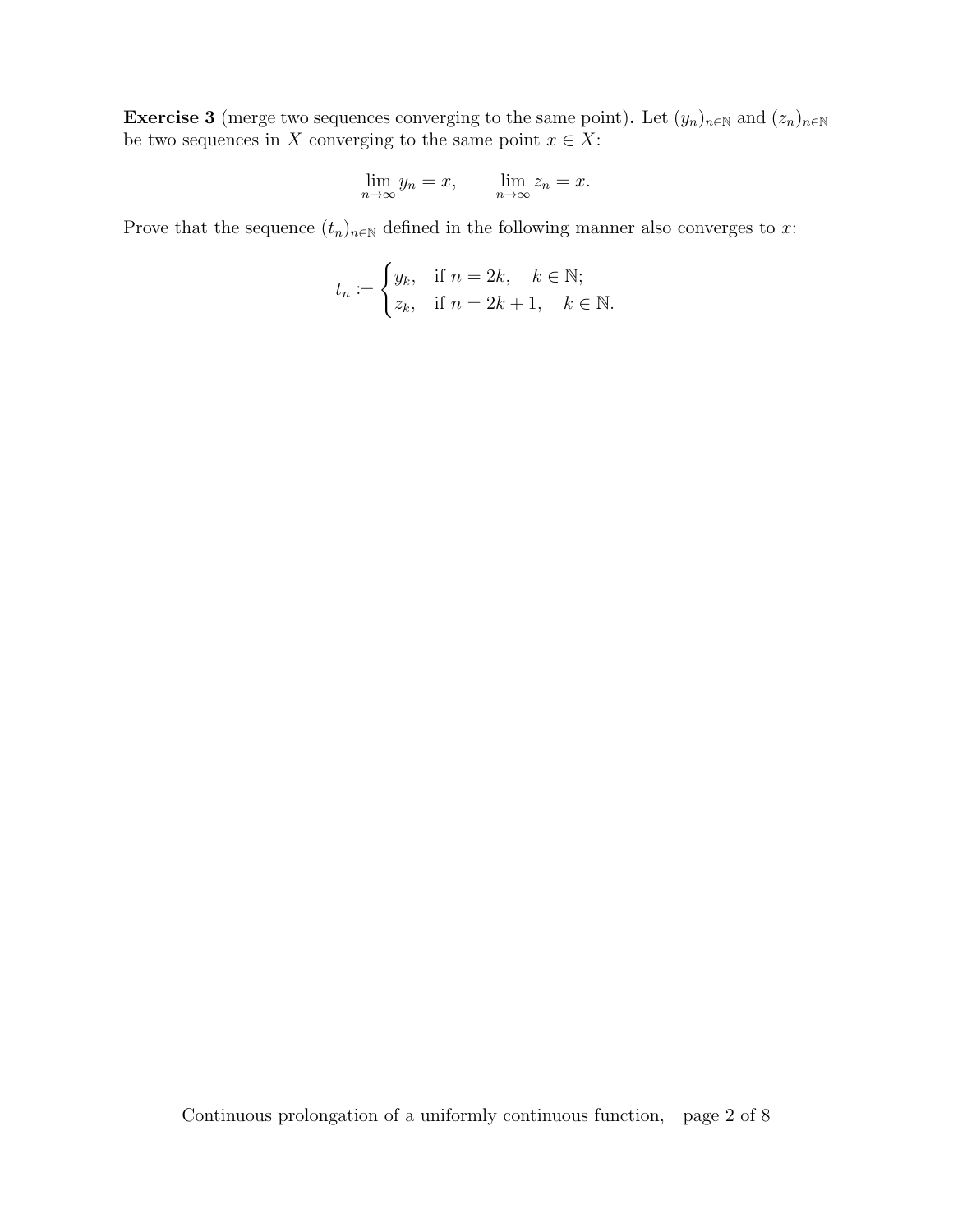#### Convergent sequences and dense subsets (review)

**Exercise 4** (definition of the closure in terms of sequences). Let Y be a subset of X.

$$
x \in \overline{Y} \quad \Longleftrightarrow \quad
$$

**Exercise 5** (definition of dense subset in terms of sequences). A subset Y of X is called dense if

 $\forall x$  ∈

#### Cauchy sequences and complete spaces (review)

**Exercise 6.** Recall the definition: a sequence  $(x_n)_{n\in\mathbb{N}}$  is called a *Cauchy sequence* if

 $\forall \varepsilon > 0$ 

**Exercise 7.** Let  $(X, \rho)$  be a metric space and  $(x_n)_{n \in \mathbb{N}}$  be a sequence. Consider the following conditions:

- (a)  $(x_n)_{n\in\mathbb{N}}$  is a Cauchy sequence.
- (b)  $(x_n)_{n\in\mathbb{N}}$  converges, that is, there exists a point  $p \in X$  such that  $\lim_{n\to\infty} x_n = p$ .

What logical relation between (a) and (b) is always true?  $\Rightarrow$  or  $\Leftarrow$ ?

$$
\begin{array}{ccc} \text{(a)} & \searrow & \text{(b)} \end{array}
$$

**Exercise 8.** Recall the definition: a metric space  $(X, \rho)$  is called *complete* if ...

Exercise 9. Recall which of the following metric spaces are complete:

$$
\mathbb{R},\qquad \mathbb{Q},\qquad \mathbb{C}.
$$

Continuous prolongation of a uniformly continuous function, page 3 of 8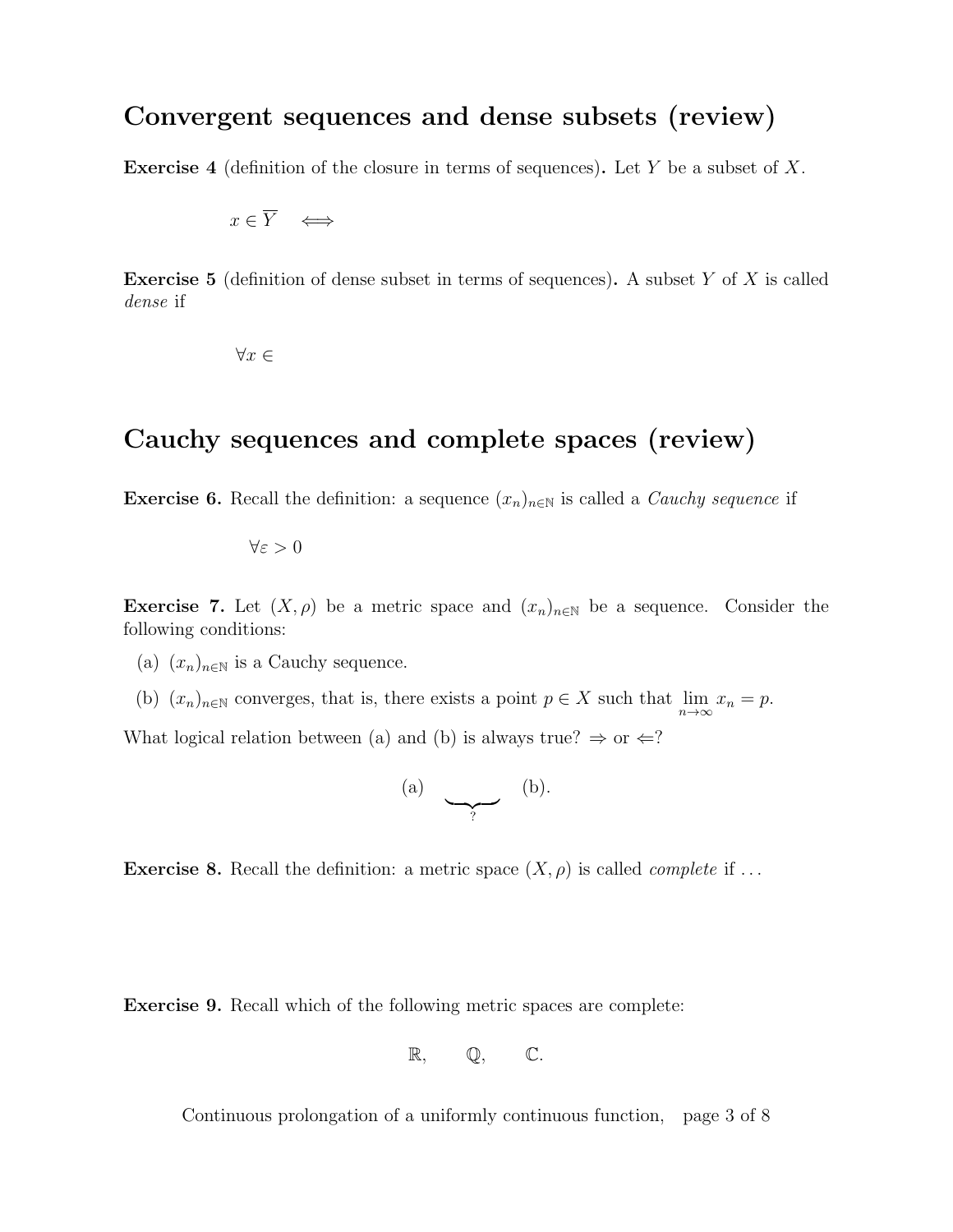#### Uniformly continuous functions (review)

In the following exercises we suppose that  $(X, \rho)$  is a metric space.

**Exercise 10** (definition of the modulus of continuity of a function). Let  $f: X \to \mathbb{C}$  and  $\delta > 0$ . Recall the definition:

$$
\omega_{\rho,f}(\delta) \coloneqq
$$

Exercise 11 (definition of uniformly continuous function in terms of its modulus of continuity). A function  $f: X \to \mathbb{C}$  is called uniformly continuous if

$$
\omega_{\rho,f}(\delta)
$$

**Exercise 12** (definition of uniformly continuous function in terms of  $\varepsilon$  and  $\delta$ ). A function  $f: X \to \mathbb{C}$  is called uniformly continuous if

$$
\forall \varepsilon > 0
$$

Exercise 13 (values of a uniformly continuous function on a Cauchy sequence). Let  $(x_n)_{n\in\mathbb{N}}$  be a Cauchy sequence in X and  $f: X \to \mathbb{C}$  be a uniformly continuous function. Prove that  $(f(x_n))_{n\in\mathbb{N}}$  is a Cauchy sequence. Does it converges?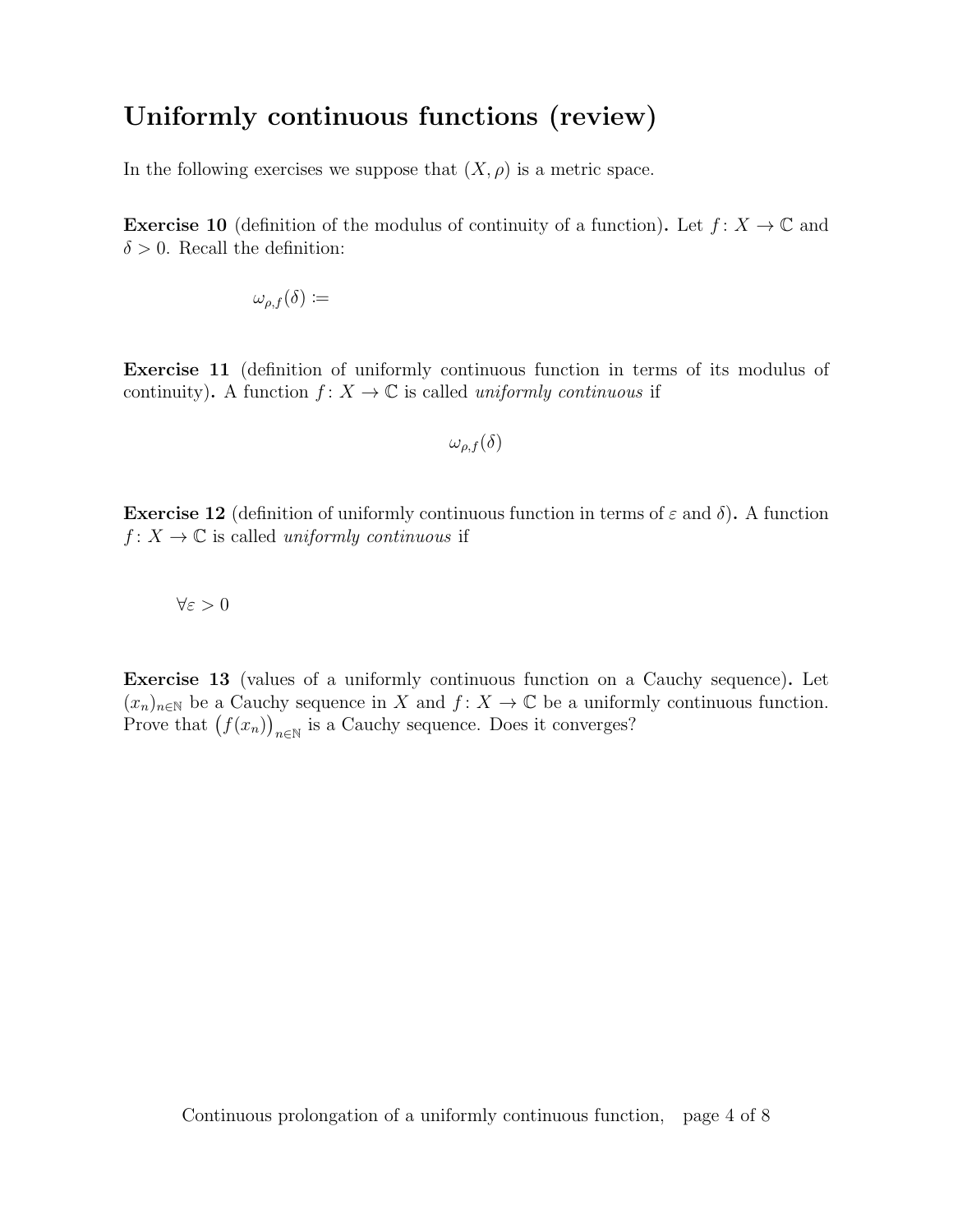## Construction of a continous prolongation of a uniformly continuous function defined on a dense subset of a metric space

In the exercises of this section we suppose that Y is a dense subset of X and  $f: Y \to \mathbb{C}$ is uniformly continuous on Y with respect to the distance  $\rho$ :

$$
\lim_{\delta \to 0} \sup \{|f(y') - f(y'')|: \quad y', y'' \in Y, \quad \rho(y', y'') \le \delta\} = 0.
$$

**Exercise 14** (the sequence of the values of f on a Cauchy sequence is a Cauchy sequence). Let  $(y_n)_{n\in\mathbb{N}}$  be a Cauchy sequence in Y. Prove that  $(f(y_n))_{n\in\mathbb{N}}$  is a Cauchy sequence.

Exercise 15 (the sequence of the values of f on a converging sequence has a limit). Let  $x \in X$  and  $(y_n)_{n \in \mathbb{N}}$  be a sequence in Y converging to x:

$$
\left(\forall n \in \mathbb{N} \quad y_n \in Y\right) \qquad \wedge \qquad \left(\lim_{n \to \infty} y_n = x\right).
$$

Prove that the sequence  $(f(y_n))_{n\in\mathbb{N}}$  has a limit.

**Exercise 16** (the sequences of the values of f on two sequences converging to the same point have the same limit). Let  $x \in X$ . Let  $(y_n)_{n \in \mathbb{N}}$  and  $(z_n)_{n \in \mathbb{N}}$  be two sequences in Y converging to x. Prove that

$$
\lim_{n \to \infty} f(y_n) = \lim_{n \to \infty} f(z_n).
$$

Continuous prolongation of a uniformly continuous function, page 5 of 8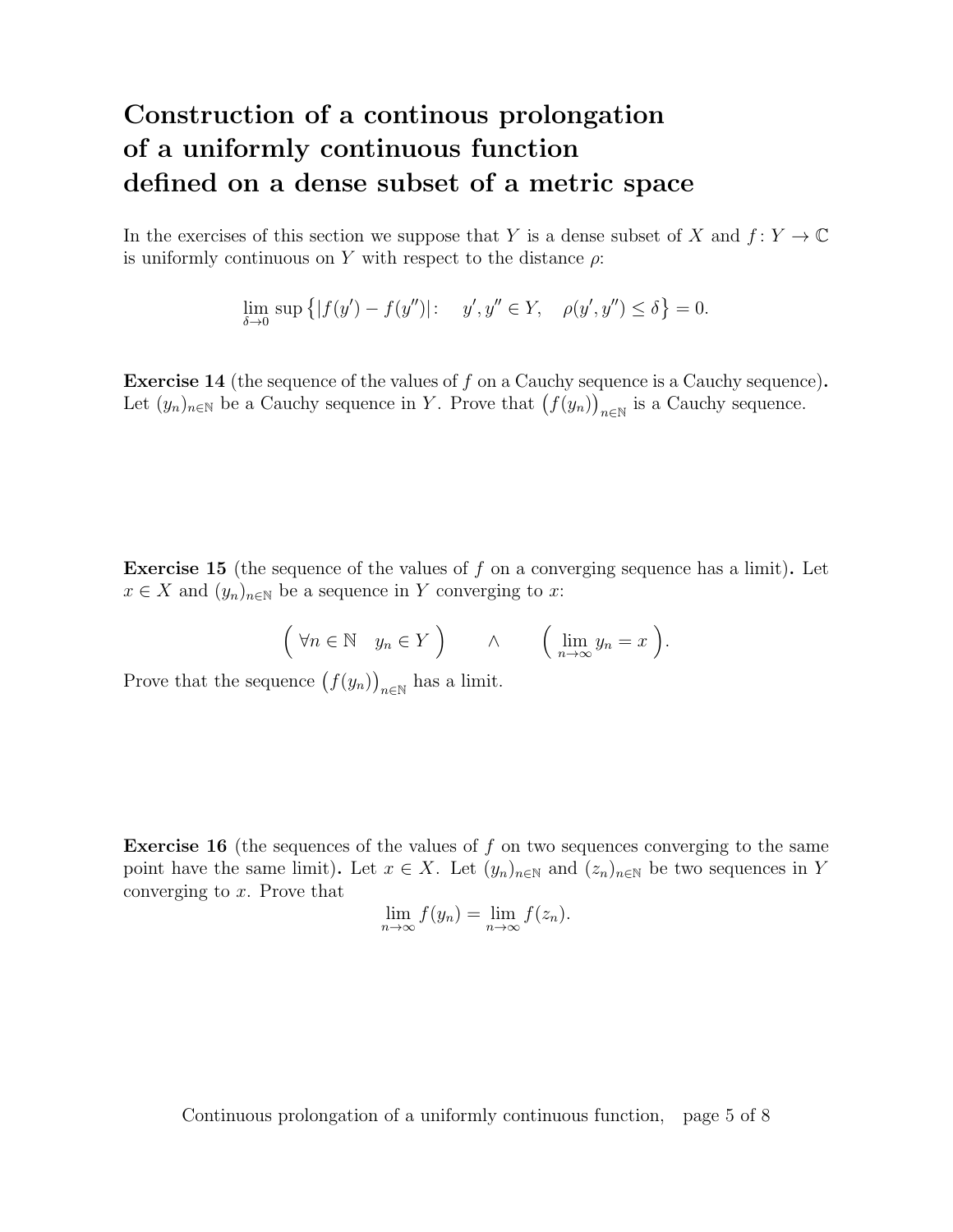Now we are ready to construct a continuous prolongation of  $f$ .

**Exercise 17.** Define  $g: X \to \mathbb{C}$  by the following rule: given a point  $x \in X$ , put

$$
g(x) := \lim_{n \to \infty} f(y_n),
$$

where  $(y_n)_{n \in \mathbb{N}}$  is a sequence converging to x.

- 1. Explain why such a sequence  $(y_n)_{n\in\mathbb{N}}$  exists.
- 2. Explain why the limit does not depend on the choice of  $(y_n)_{n\in\mathbb{N}}$ .

**Exercise 18** (g is a prolongation of f). Prove that  $g(y) = f(y)$  for all  $y \in Y$ .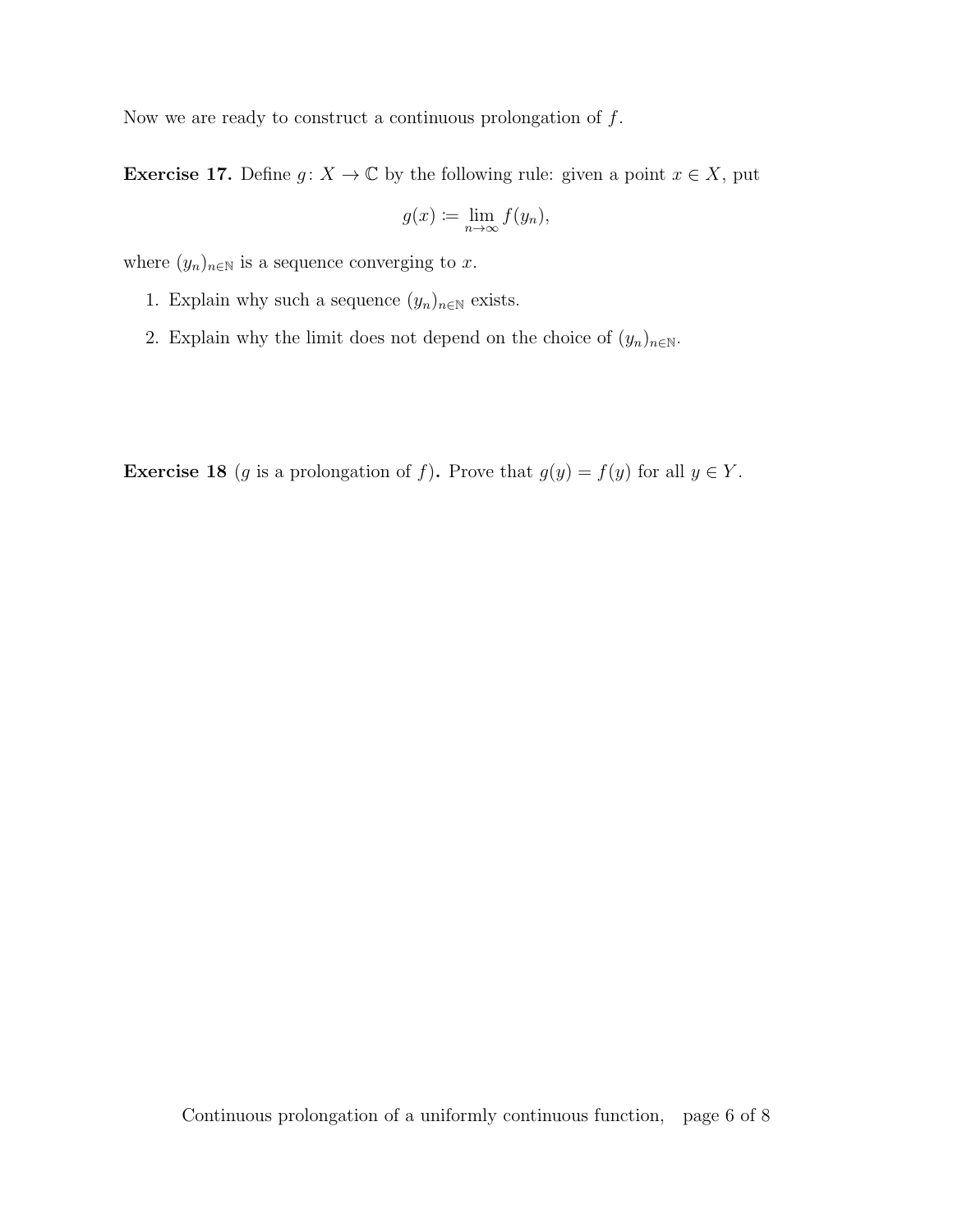Here we suppose that  $g$  is a prolongation of  $f$  constructed in the Exercise 17. Exercise 19. Prove that

$$
\sup \{|f(y_1) - f(y_2)|: y_1, y_2 \in Y, \rho(y_1, y_2) \le \delta\} \le
$$
  

$$
\le \sup \{|g(x_1) - g(x_2)|: x_1, x_2 \in X, \rho(x_1, x_2) \le \delta\}.
$$

**Exercise 20** (hard). Prove that for all  $\delta > 0$ 

$$
\sup \{|g(x_1) - g(x_2)|: x_1, x_2 \in X, \rho(x_1, x_2) \le \delta\} \le
$$
  

$$
\le \sup \{|f(y_1) - f(y_2)|: y_1, y_2 \in Y, \rho(y_1, y_2) \le 3\delta\}.
$$

Continuous prolongation of a uniformly continuous function, page 7 of 8